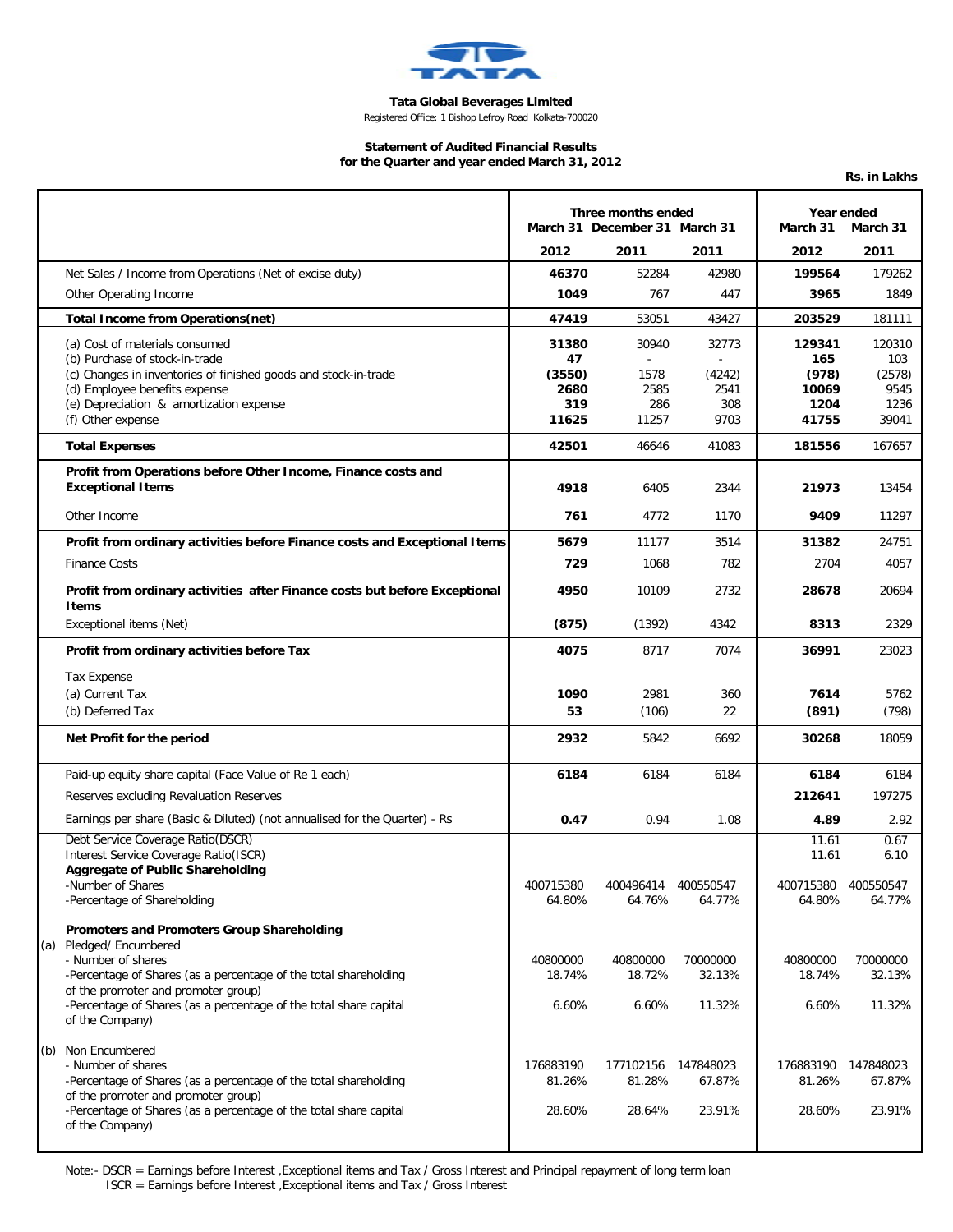## **Notes:**

- 1. Total Operating Income for the quarter at Rs 474.19 crores has increased by 9% over the corresponding quarter of previous year driven primarily by improved performance in the Branded Tea operations. Profit from Operations for the quarter at Rs 49.18 crores increased by 110 % from the corresponding quarter of the previous year attributable to improvement in operations. The Profit before Tax at Rs 40.75 crores and the Profit after Tax at Rs 29.32 crores are lower compared to the corresponding quarter of the previous year because of impact of exceptional items.
- 2. Total Operating Income for the year at Rs 2035.29 crores increased by 12% over the previous year driven by higher volumes and improved performance in branded tea operations. The Profit before Tax at Rs 369.91 crores and the Profit after Tax at Rs 302.68 crores are also higher compared to the previous year driven by improvement in operations, lower finance costs partly offset by lower other income and impact of exceptional items.
- 3. The Financial Results include the following under Exceptional Items:

Rs in crores

|                                                | <b>Quarter ended</b> |              | Year ended   |              |
|------------------------------------------------|----------------------|--------------|--------------|--------------|
|                                                | <b>March</b>         | <b>March</b> | <b>March</b> | <b>March</b> |
|                                                | 31 2012              | 31 2011      | 31 2012      | 31 2011      |
| Profit arising on sale of non-core investment  |                      | 44.40        | 137.21       | 44.40        |
| Provision<br>for<br>under<br>future<br>payment | (0.33)               |              | (18.01)      |              |
| contractual obligation                         |                      |              |              |              |
| (Loss)/Recovery on discard of assets           | 0.07                 |              | (4.72)       |              |
| Settlement of claims                           |                      |              | (5.71)       |              |
| Costs on long term Initiatives                 | (2.77)               |              | (12.61)      |              |
| New product development cost                   | (5.72)               |              | (13.03)      |              |
| <b>Employee Separation Scheme</b>              |                      | (0.98)       |              | (21.11)      |
| Income/(Expenditure)                           | (8.75)               | 43.42        | 83.13        | 23.29        |

4. Earnings per share (EPS) (basic and diluted) for the quarter of Rs. 0.47 are lower than Rs 1.08 reported for the corresponding quarter of the previous year mainly due to impact of exceptional items. Net of the impact of exceptional items, EPS (basic and diluted) for the current quarter is Rs. 0.57 as compared to Rs 0.37 for the corresponding quarter of the previous year. EPS for the year at Rs. 4.89 is substantially higher than the previous year.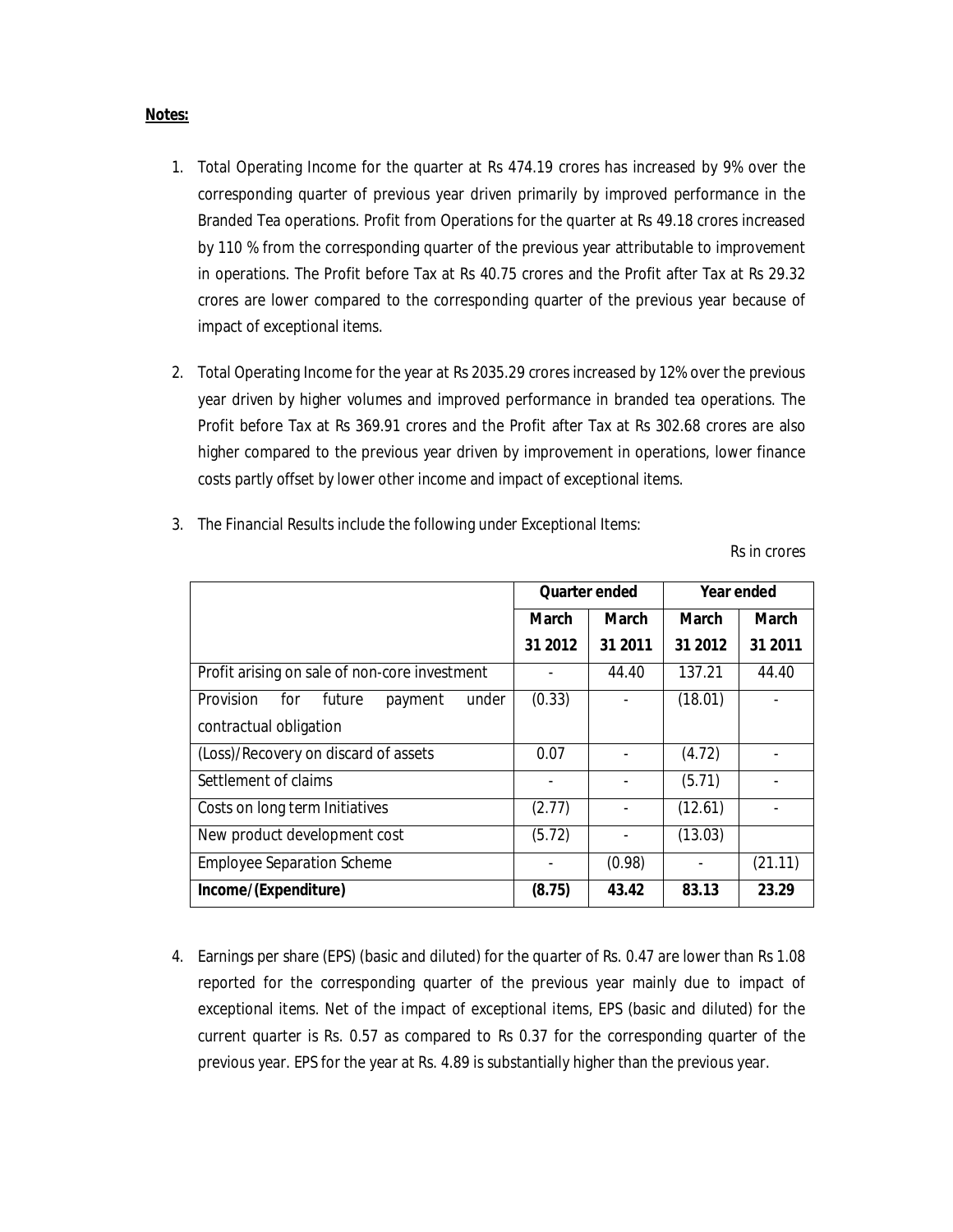- 5. Pursuant to acquisitions of further equity shares of Mount Everest Mineral Water Limited, the current shareholding of the Company in Mount Everest Mineral Water Limited is 50.07%.
- 6. As the Company's activity falls within a single business segment, viz "Buying / Blending and Sale of tea in bulk and value added form" the disclosure requirements of Accounting Standard (AS-17) on "Segment Reporting" notified by the Companies (Accounting Standard) Rules 2006, are not applicable.
- 7. Investor complaints :

| Pending at the   | Received during the | Disposed off during | Remaining          |
|------------------|---------------------|---------------------|--------------------|
| beginning of the | Quarter             | the Quarter         | unresolved at the  |
| Ouarter          |                     |                     | end of the Quarter |
| Nil              |                     |                     |                    |

- 8. Previous period's figures have been rearranged / regrouped to the extent necessary, to conform to the current period's classification.
- 9. Figures of the quarter ended March 31, 2012 and March 31, 2011 are the balancing figures between audited figures in respect of the full financial year and published year to date figures up to the third quarter of the relevant financial year.
- 10. Statement of Asset and Liabilities as at March 31, 2012 along with comparatives is annexed.
- 11. The Board of Directors has recommended a dividend payment of Rs. 2.15 per share (Face value Re. 1 each) for the year ended 31st March 2012.
- 12. The aforementioned results were reviewed by the Audit Committee of the Board on May 22, 2012 and subsequently taken on record by the Board of Directors at its meeting held on May 23, 2012. The statutory auditors of the company have audited these results.

 **R K Krishna Kumar**

Mumbai: May 23, 2012 **(Vice Chairman)**